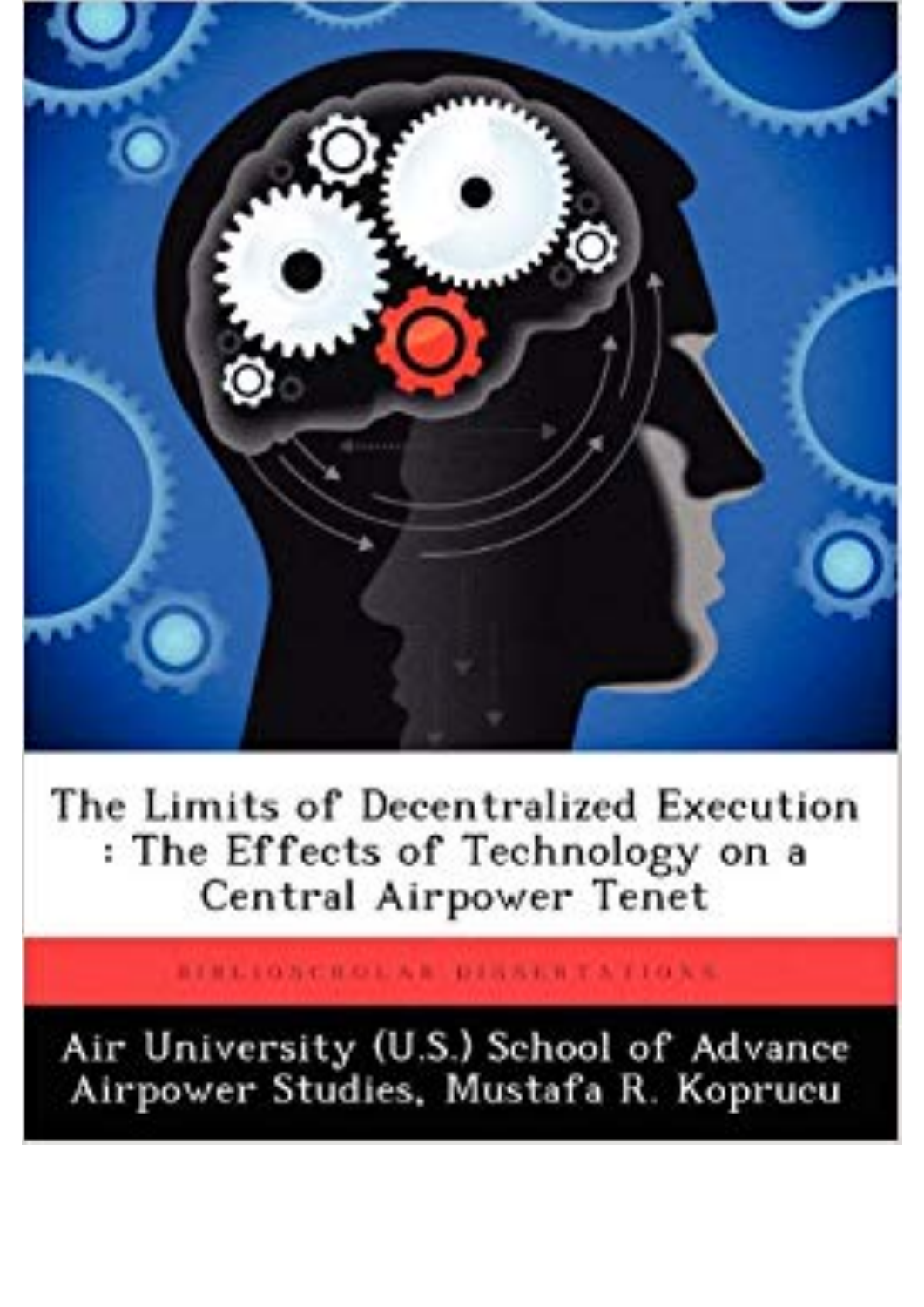*Mustafa R. Koprucu and*

**The Limits of Decentralized Execution: The Effects of Technology on a Central Airpower Tenet**

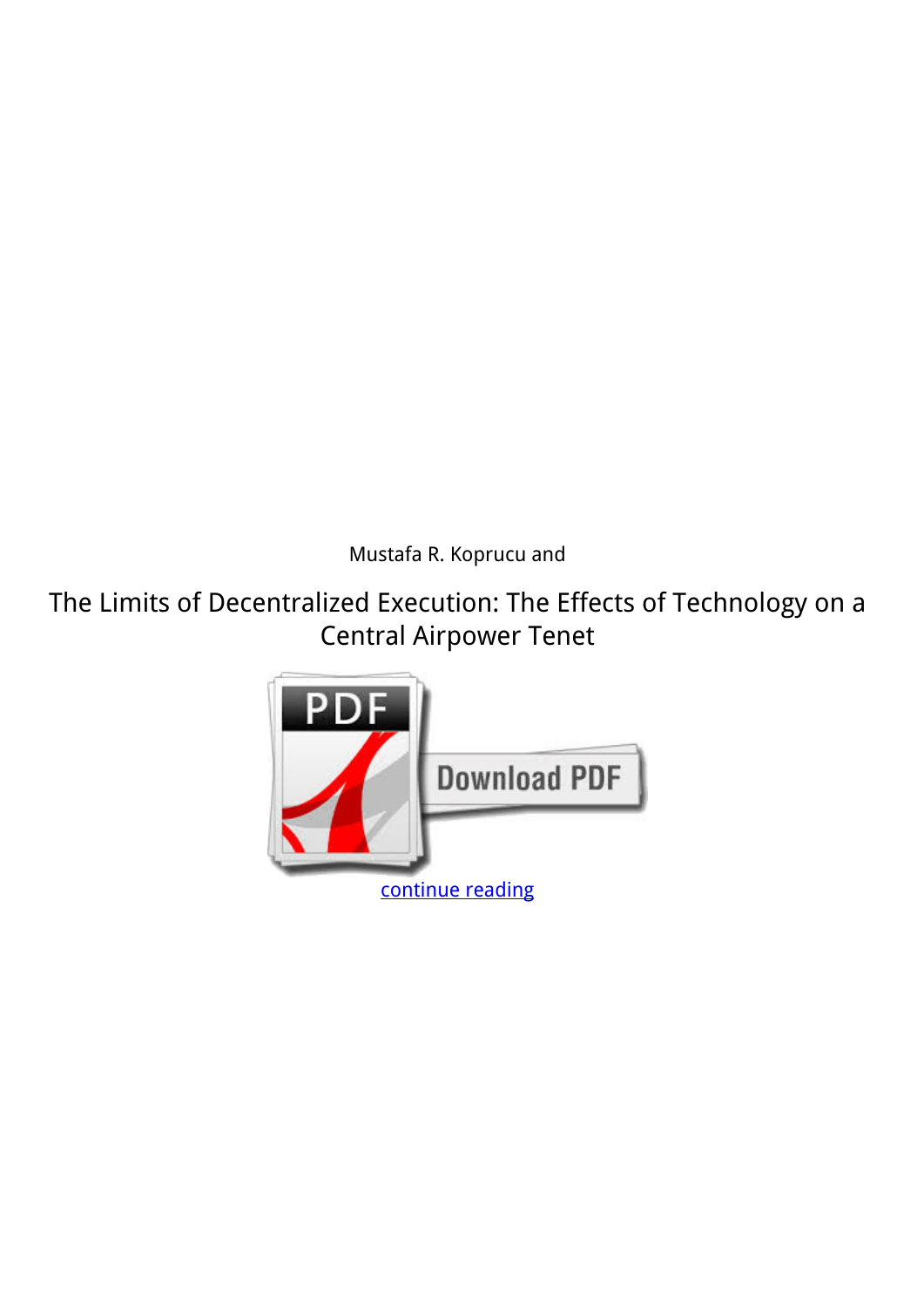This thesis investigates the consequences of technological advances on decentralized execution of air operations. and the impact of all these elements on decentralized execution are assessed.The study targets three case studies of air operations: Linebacker II, Desert Storm, and Allied Force. Under certain circumstances of limited force program with a high amount of political control, centralized execution could also become desired. It particularly seeks to answer fully the question of how advanced sensor and communication capabilities in Air Operations Centers might lead to centralized execution.The study concludes that technological advances in Air Procedures Centers' ability to receive real-time information on on-going air missions and situational shows that provide it detailed information on local conditions in the battle area, combined with a concurrent capacity to communicate with strike aircraft, makes centralized execution feasible. In each case the command-and-control structure for air operations is usually analyzed, the command-and-control systems are referred to, the technologies enabling the atmosphere commanders headquarters to keep real-time control of his forces are evaluated;Finally, the implications of these technological advances for future Air Operations Centers, which were designated simply by the USAF simply because weapons systems, are discussed within the context of enabling information superiority.



[continue reading](http://bit.ly/2Tge8Fv)